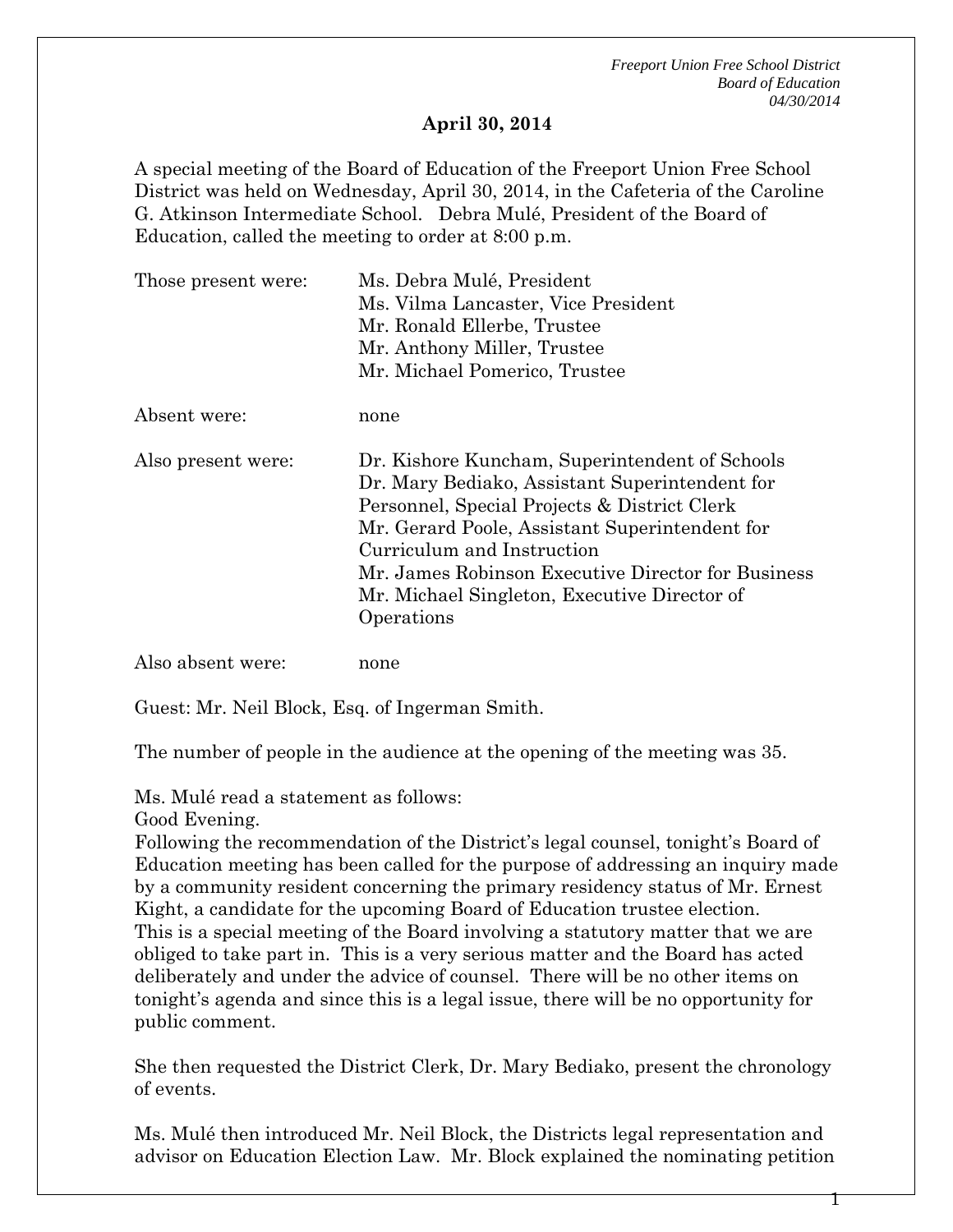2

procedure and the qualification requirements, based on Election Law §2102 for individuals vying for the position of Board of Education Trustee. **Action**

The following motion was made by Mr. Miller, seconded by Mr. Pomerico, and passed:

**WHEREAS**, Ernest Kight timely filed a nominating petition for office of member of the board of education; and

**WHEREAS**, pursuant to Education Law Section 2102, a qualification for office of member of the board of education is residency within the school district for a period of one, continuous, uninterrupted year immediately preceding the election; and

**WHEREAS**, on April 22, 2014, the District Clerk received objections to Mr. Kight's nominating petition filed by Mark Davella, a resident of the Freeport School District; and

**WHEREAS**, on April 23, 2014, Mr. Davella filed with the District Clerk specifications of objection containing property records, motor vehicle records, voter registration records and telephone listings which contains proof that Mr. Kight's primary residence during the past year has been outside the boundaries of the Freeport School District at a location in Suffolk County at 27 Chuck Lane, Selden; and

**WHEREAS,** upon receipt of the specification of objections, the District Clerk forwarded the document to Mr. Kight for a response; and

**WHEREAS**, Mr. Kight provided a response which included affidavits from himself, his wife and two neighbors indicating that he has lived within the Freeport School District at 63 Beverly Parkway, Freeport for 11 years, as well as supplying a homeowners insurance policy renewal form for that address which depicts his name, a Freeport Public Schools W-2 tax statement which lists the Freeport address, a 2012 and 2013 1099 Tax Form statements from the NYS Teachers Retirement System, and a Nassau County Voter Registration form dated April 27, 2014; and

**WHEREAS**, in his response, Mr. Kight does not dispute that he owns a residence in Suffolk County; that his driver's license lists a Suffolk County residence; and that he was a registered voter in Suffolk County until very recently; and

**WHEREAS**, the District filed a Freedom of Information Law (FOIL) request with the Nassau County Board of Elections and the Suffolk County Board of Elections; and each Board provided the District with "Certificates of Registration"; and the Suffolk County Board of Election's Certificate of Registration states that Mr. Kight was a Suffolk County registered voter as recently as April 14, 2014; and the Nassau County Board of Elections Certificate of Registration demonstrates that he did not register in Nassau County until April 10, 2014; and

**WHEREAS**, under the Education Law of the State of New York, Section 2035(2), the Board of Education is charged with the responsibility of determining the